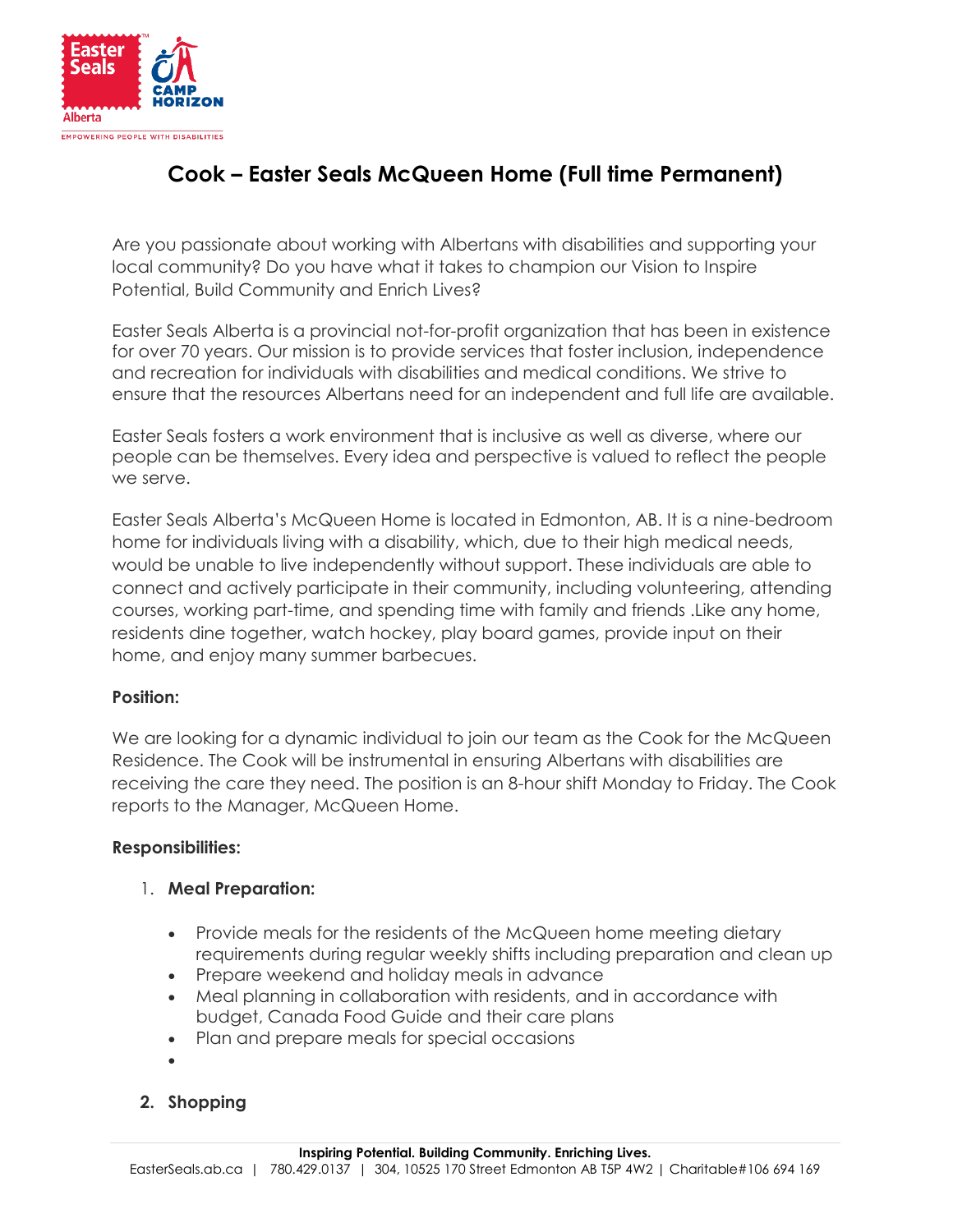

- · Maintain inventory and record of food, supplies and equipment
- · Purchase food items, as needed
- Purchase household good and supplies, as needed
- · Ensure all cooking utensils including glasses and dishes are in good repair and replaced as necessary

## **3. Budget**

- · Maintain a working knowledge of food and household supply costs to make economical purchases
- Record expenditures and submit to the Manager
- · Maintain Imprest account in an accurate and professional manner

# **4. Health and Safety Standards**

- · Conduct daily temperature readings for all fridges and freezers and chart accordingly
- · Ensure proper storage, handling and disposal of all foods in accordance with Food Safety and Protection Policies and Procedures
- · Ensure proper storage, cleaning and maintenance of all kitchen utensils, cooking vessels, dishes, floors and equipment
- · Operate standard kitchen equipment safely and efficiently
- · Clean and maintain station in practicing good safety and sanitation
- · Monitor and report any needed repairs and maintenance of kitchen equipment and appliances
- Empty and dispose of kitchen garbage at end of shift

# **5. Garden**

- · Plan and plant the garden with vegetables and herbs commonly used in the home
- · Maintain the garden ensuring staff are watering on a regular basis
- · Ensure garden is weeded on a regular basis with the assistance of the Health Care Aide's

# **6. Staff Training & Education**

- · Attend all staff meetings and in-service as set by the Manager
- · Abide by polices and procedures as set by Alberta Easter Seals and McQueen Home
- · Seek opportunities to participate in related community educational activities
- Ensure all required certifications are up to date.

## **Qualifications:**

- Food Safe, SafeCheck, Food Handler or equivalent certification
- · Emergency First Aid with Level A CPR
- · Trained in special diet such as puree, diabetic as directed by the LPN
- Other cooking certifications considered an asset